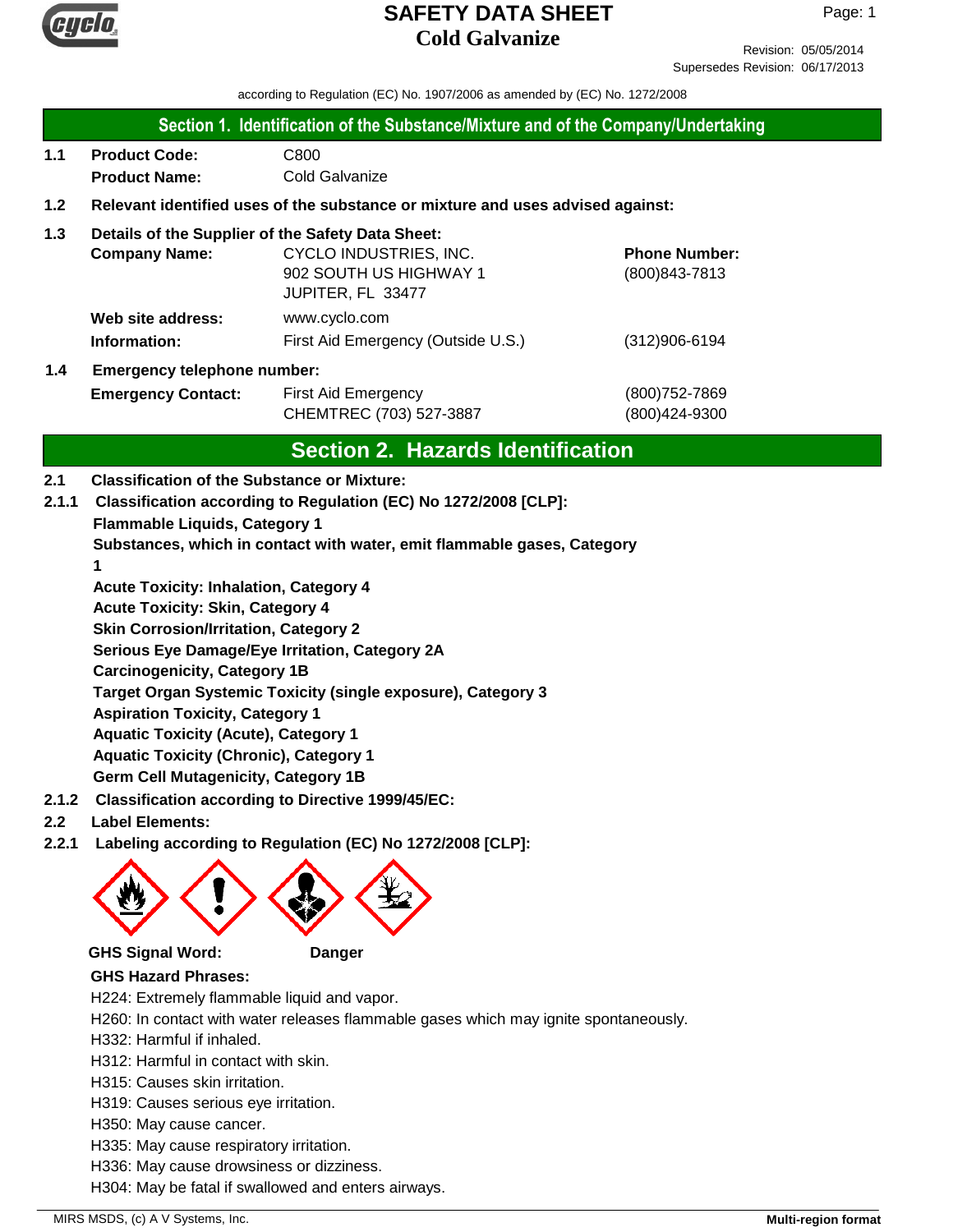Revision: 05/05/2014 Supersedes Revision: 06/17/2013

H340: May cause gentetic defects.

H410: Very toxic to aquatic life with long lasting effects.

H280: Contents under pressure. May explode if heated.

### **GHS Precaution Phrases:**

P233: Keep container tightly closed.

P210: Keep away from heat/sparks/open flames/hot surfaces.

P280: Wear protective gloves/protective clothing/eye protection/face protection.

P240: Ground/bond container and receiving equipment.

P241: Use explosion-proof electrical/ventilating/lighting equipment.

P243: Take precautionary measures against static discharge.

P242: Use only non-sparking tools.

P223: Do not allow contact with water.

P231+232: Handle under inert gas, protect from moisture.

P271: Use only outdoors or in a well-ventilated area.

P261: Avoid breathing dust/fume/gas/mist/vapours/spray.

P362+364: Take off contaminated clothing and wash it before reuse.

P264: Wash hands thoroughly after handling.

P273: Avoid release to the environment.

### **GHS Response Phrases:**

P370+378: In case of fire, use foam, CO2, dry chemical or water fog.to extinguish.

P301+330+331: IF SWALLOWED: Rinse mouth. Do NOT induce vomiting.

P304+340: IF INHALED: Remove victim to fresh air and keep at rest in a position comfortable for breathing. P303+361+353: IF ON SKIN (or hair): Remove/take off immediately all contaminated clothing. Rinse skin with water/shower.

P363: Wash contaminated clothing before reuse.

P305+351+338: IF IN EYES: Rinse cautiously with water for several minutes. Remove contact lenses, if present and easy to do. Continue rinsing.

P309+311: Call a POISON CENTER or doctor/physician if exposed or you feel unwell.

### **GHS Storage and Disposal Phrases:**

P501: Dispose of contents/container in accordance with local/regional/national/international regulation.

P403+233: Store container tightly closed in well-ventilated place.

### **2.2.2 Labeling according to Directive 1999/45/EC:**



2.3 Adverse Human Health Inhalation Health Risks & Symptoms of Exposure: Respiratory irritation, headache, **Effects and Symptoms:** nausea, fatigue, drowsiness, impaired coordination, central nervous system depression or heart arrythmia.

> Skin & Eye Contact Health Risks & Symptoms of Exposure: Skin: Contact may dry the skin; prolonged contact may cause moderate irritation. Eyes: Liquid or vapor can cause moderate to severe irritation.

Skin Absorption Health Risks & Symptoms of Exposure: Not easily absorbed. Solvent action can dry and defat the skin causing the skin to crack, leading to dermatitis.

Ingestion Health Risks & Symptoms of Exposure: Not a likely route of exposure. If swallowed, do not induce vomiting. Seek immediate medical advice and/or attention.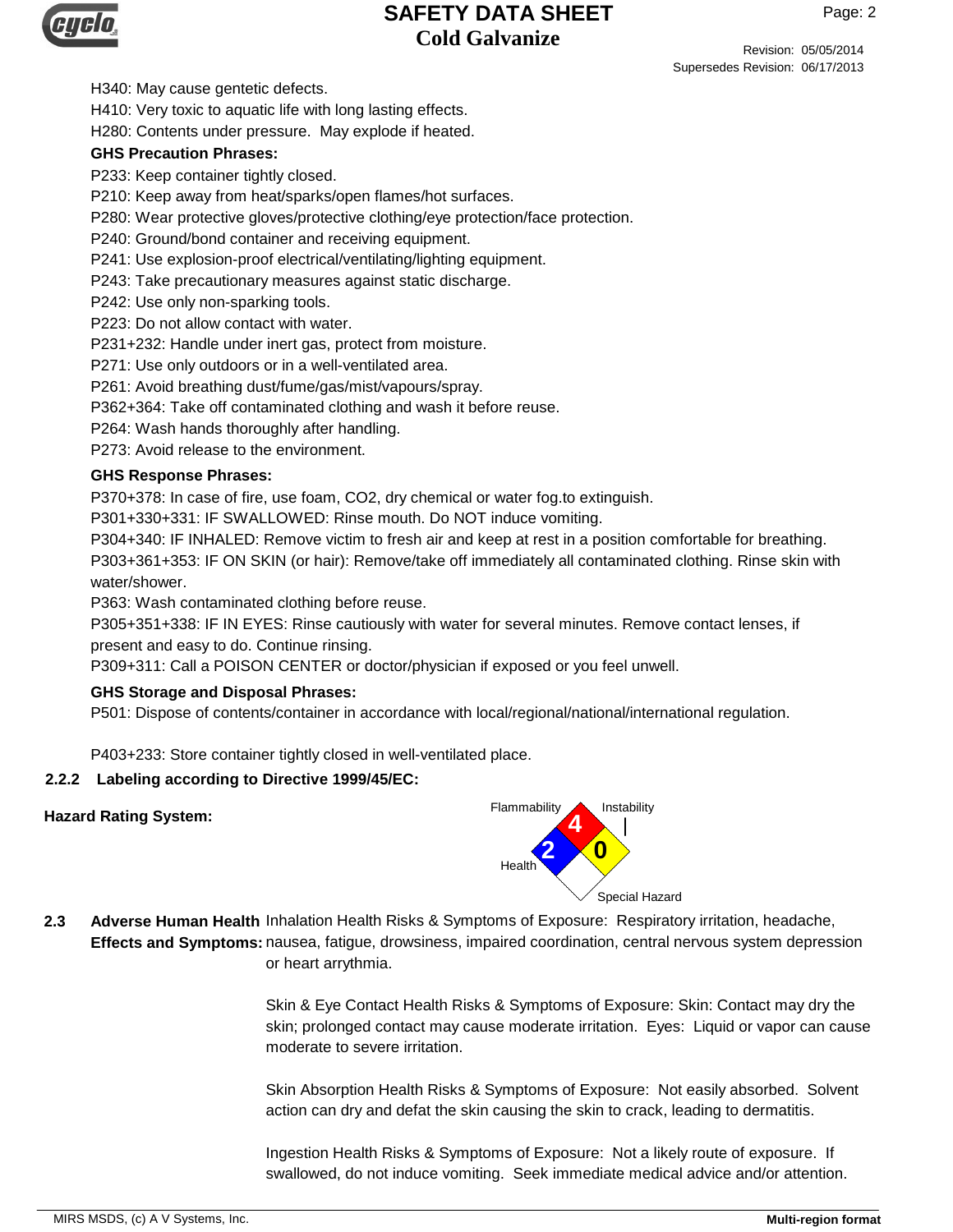

Acute: Eye irritant, skin irritant, narcotic in high concentrations. Severe overexposure may cause damage to the blood.

Chronic: Reports have associated repeated and prolonged occupational exposure to solvents with permanent brain and nervous system and other internal organ damage.

Carcinogenicity: NTP Carcinogen: No; IARC Monographs: Yes; OSHA Regulated: No. Ethylbenzene has been shown to cause cancer in laboratory animals. The relevance of these findings to humans in uncertain. The International Agency for Research on Cancer (IARC) has classified ethylbenzene as a possible human carcinogen.

**Medical Conditions Generally Aggravated By Exposure:**

Acute and chronic liver and kidney disease, anemia, coronary disease or rhythm disorders of the heart.

| <b>Section 3. Composition/Information on Ingredients</b> |                                                                        |               |                                |                                                                                                                        |
|----------------------------------------------------------|------------------------------------------------------------------------|---------------|--------------------------------|------------------------------------------------------------------------------------------------------------------------|
| CAS #                                                    | Hazardous Components (Chemical Name)/<br><b>REACH Registration No.</b> | Concentration | EC No./<br><b>EC Index No.</b> | <b>Risk Phrases/</b><br><b>GHS Classification</b>                                                                      |
| 7440-66-6                                                | Zinc                                                                   | 43.0%         | 231-175-3<br>030-001-00-1      | N; R50/53<br>Pyro. Sol. 1: H250<br>Water-React 1: H260<br>Aquatic (A) 1: H400<br>Aquatic (C) 1: H410                   |
| 78-93-3                                                  | Methyl ethyl ketone                                                    | 20.0%         | 201-159-0<br>606-002-00-3      | F; Xi; R11-36-66-67<br>Flam. Liq. 2: H225<br>Eye Damage 2A: H319<br>TOST (SE) 3: H335 H336                             |
| 1330-20-7                                                | Xylene (mixed isomers)                                                 | 8.0%          | 215-535-7<br>601-022-00-9      | Xn; R10-20/21-38<br>Flam. Liq. 3: H226<br>Acute Tox.(D) 4: H312<br>Skin Corr. 2: H315<br>Acute Tox.(I) 4: H332         |
| 108-10-1                                                 | Methyl isobutyl ketone                                                 | 7.0%          | 203-550-1<br>606-004-00-4      | F; Xn; R11-20-36/37-66<br>Flam. Liq. 2: H225<br>Eye Damage 2A: H319<br>Acute Tox.(I) 4: H332<br>TOST (SE) 3: H335 H336 |
| 8052-41-3                                                | Stoddard solvent                                                       | 2.0%          | 232-489-3<br>649-345-00-4      | T; R45-65<br>Asp. Toxic. 1: H304<br>Mutagen 1B: H340<br>Carcinogen 1B: H350                                            |
| $100 - 41 - 4$                                           | Ethylbenzene                                                           | 1.6%          | 202-849-4<br>601-023-00-4      | F; Xn; R11-20<br>Flam. Liq. 2: H225<br>Acute Tox.(I) 4: H332                                                           |
| 123-86-4                                                 | Butyl acetate                                                          | 1.0%          | 204-658-1<br>607-025-00-1      | $-$ ; R10-66-67<br>Flam. Liq. 3: H226<br>TOST (SE) 3: H335 H336                                                        |
| 74-98-6                                                  | Propane                                                                | 12.0%         | 200-827-9<br>601-003-00-5      | F+; R12<br>Comp. Gas: H280<br>Flam. Gas 1: H220                                                                        |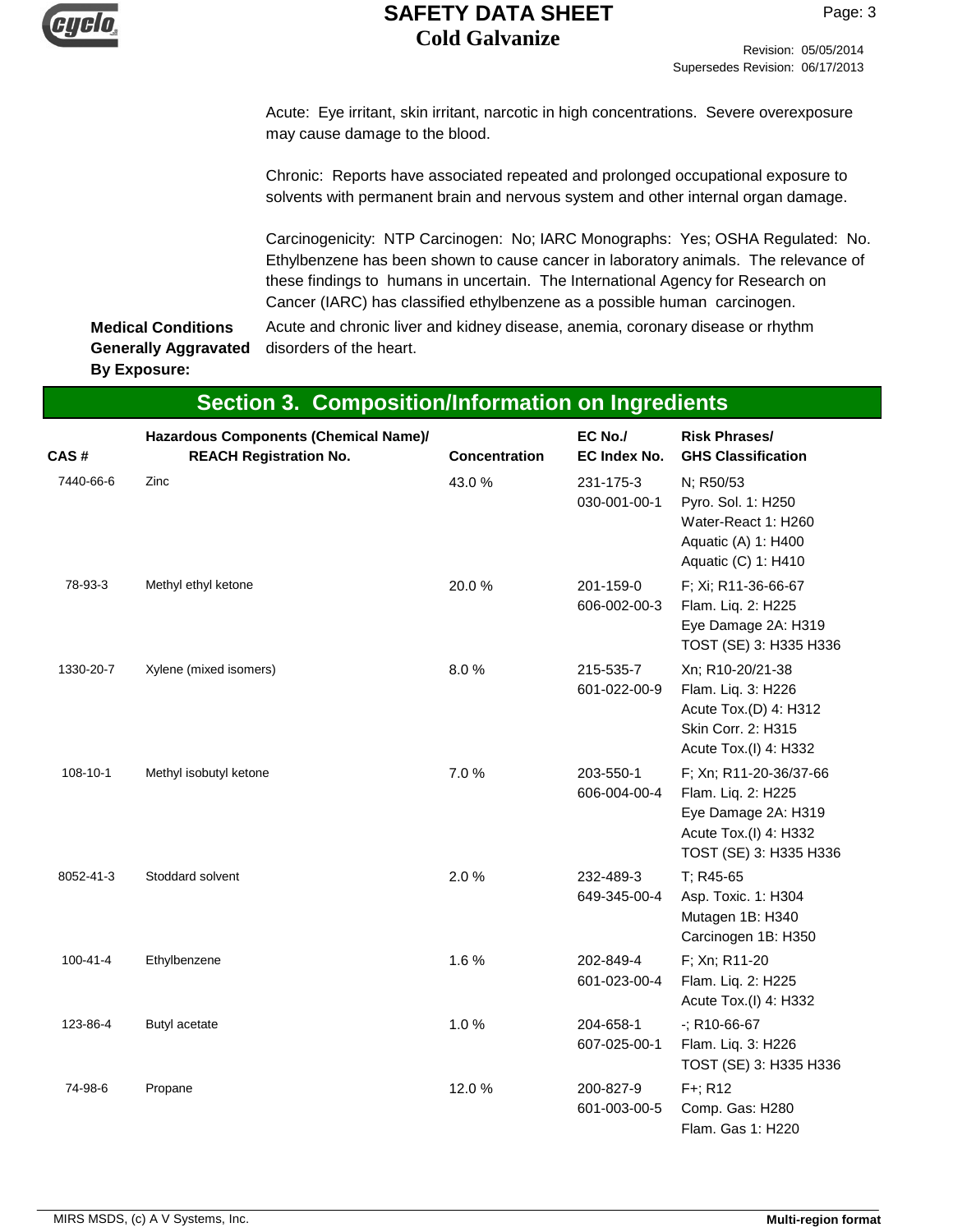

Page: 4

|      |                  |                                                                                  |                                                            | <b>Section 4. First Aid Measures</b>                                                                                                                                                                                                                                                                                                                                                                                                                           |                                                       |                                   |
|------|------------------|----------------------------------------------------------------------------------|------------------------------------------------------------|----------------------------------------------------------------------------------------------------------------------------------------------------------------------------------------------------------------------------------------------------------------------------------------------------------------------------------------------------------------------------------------------------------------------------------------------------------------|-------------------------------------------------------|-----------------------------------|
| 4.1  | <b>Measures:</b> |                                                                                  |                                                            | Description of First Aidlf swallowed, do not induce vomiting. If inhaled, remove to fresh air. Administer oxygen if<br>needed. Apply artificial respiration if breathing has stopped. In case of skin contact, wipe<br>off with towel. Wash with soap and water. If in eyes, rinse cautiously with water for<br>several minutes. Remove contact lenses, if present and easy to do. Continue rinsing.<br>Call physician immediately if adverse reaction occurs. |                                                       |                                   |
|      |                  |                                                                                  |                                                            | <b>Section 5. Fire Fighting Measures</b>                                                                                                                                                                                                                                                                                                                                                                                                                       |                                                       |                                   |
| 5.1  | Media:           |                                                                                  | Suitable Extinguishing Foam, CO2, dry chemical, water fog. |                                                                                                                                                                                                                                                                                                                                                                                                                                                                |                                                       |                                   |
| 5.2  |                  | and Hazards:                                                                     |                                                            | Flammable Properties Closed containers may explode from internal pressure build-up when exposed to extreme<br>heat and discharge contents. Vapor accumulation can flash or explode if ignited.<br>Overexposure to decomposition products may cause a health hazard. Symptoms may<br>not be readily apparent. Obtain medical attention.                                                                                                                         |                                                       |                                   |
|      |                  | <b>Flammability</b><br><b>Classification:</b>                                    | Level 3 Aerosol                                            |                                                                                                                                                                                                                                                                                                                                                                                                                                                                |                                                       |                                   |
|      | Flash Pt:        |                                                                                  |                                                            | -156.00 F (-104.4 C) Method Used: Estimate                                                                                                                                                                                                                                                                                                                                                                                                                     |                                                       |                                   |
|      |                  | <b>Explosive Limits:</b>                                                         | LEL: 7                                                     | <b>UEL: 15</b>                                                                                                                                                                                                                                                                                                                                                                                                                                                 |                                                       |                                   |
|      |                  | <b>Autoignition Pt:</b>                                                          | No data.                                                   |                                                                                                                                                                                                                                                                                                                                                                                                                                                                |                                                       |                                   |
| 5.3  |                  | <b>Fire Fighting</b><br><b>Instructions:</b>                                     |                                                            | Water spray may be ineffective. Water may be used to cool containers to prevent<br>pressure build-up and explosion when exposed to extreme heat. If water is used, fog<br>nozzles preferred. Wear goggles and self-contained breathing apparatus.                                                                                                                                                                                                              |                                                       |                                   |
|      |                  |                                                                                  |                                                            | <b>Section 6. Accidental Release Measures</b>                                                                                                                                                                                                                                                                                                                                                                                                                  |                                                       |                                   |
| 6.3  |                  | <b>Methods and Material</b><br><b>For Containment and</b><br><b>Cleaning Up:</b> |                                                            | Avoid breathing vapors. Ventilate area. Remove all sources of ignition. Clean up area<br>with absorbent material and place in closed containers for disposal.                                                                                                                                                                                                                                                                                                  |                                                       |                                   |
|      |                  |                                                                                  |                                                            | <b>Section 7. Handling and Storage</b>                                                                                                                                                                                                                                                                                                                                                                                                                         |                                                       |                                   |
| 7.1  |                  | <b>Precautions To Be</b><br><b>Taken in Handling:</b>                            | reach of children.                                         | Do not puncture or incinerate cans. Do not stick pin, nail or any other sharp object into<br>opening on top of can. Do not spray in eyes. Do not take internally. Keep out of the                                                                                                                                                                                                                                                                              |                                                       |                                   |
| 7.2  |                  | <b>Precautions To Be</b><br><b>Taken in Storing:</b>                             |                                                            | Store and use in cool, dry, well-ventilated areas. Do not store above 120 degrees F.                                                                                                                                                                                                                                                                                                                                                                           |                                                       |                                   |
|      |                  |                                                                                  |                                                            | <b>Section 8. Exposure Controls/Personal Protection</b>                                                                                                                                                                                                                                                                                                                                                                                                        |                                                       |                                   |
| 8.1  |                  | <b>Exposure Parameters:</b>                                                      |                                                            |                                                                                                                                                                                                                                                                                                                                                                                                                                                                |                                                       |                                   |
| CAS# |                  | <b>Partial Chemical Name</b>                                                     |                                                            | <b>Britain EH40</b>                                                                                                                                                                                                                                                                                                                                                                                                                                            | <b>France VL</b>                                      | <b>Europe</b>                     |
|      | 7440-66-6        | Zinc                                                                             |                                                            | No data.                                                                                                                                                                                                                                                                                                                                                                                                                                                       | No data.                                              | No data.                          |
|      | 78-93-3          | Methyl ethyl ketone                                                              |                                                            | TWA: 600 mg/m3 (200 ppm)<br>STEL: 899 mg/m3 (300 ppm)                                                                                                                                                                                                                                                                                                                                                                                                          | TWA: 600 mg/m3 (200 ppm)<br>STEL: 900 mg/m3 (300 ppm) | TWA: 600 mg/m3<br>STEL: 900 mg/m3 |
|      | 1330-20-7        | Xylene (mixed isomers)                                                           |                                                            | TWA: 220 mg/m3 (50 ppm)<br>STEL: 441 mg/m3 (100 ppm)                                                                                                                                                                                                                                                                                                                                                                                                           | TWA: 221 mg/m3 (50 ppm)<br>STEL: 442 mg/m3 (100 ppm)  | TWA: 221 mg/m3<br>STEL: 442 mg/m3 |
|      | 108-10-1         | Methyl isobutyl ketone                                                           |                                                            | TWA: 208 mg/m3 (50 ppm)<br>STEL: 416 mg/m3 (100 ppm)                                                                                                                                                                                                                                                                                                                                                                                                           | TWA: 83 mg/m3 (20 ppm)<br>STEL: 208 mg/m3 (50 ppm)    | TWA: 83 mg/m3<br>STEL: 208 mg/m3  |
|      | 8052-41-3        | Stoddard solvent                                                                 |                                                            | No data.                                                                                                                                                                                                                                                                                                                                                                                                                                                       | No data.                                              | No data.                          |
|      | 100-41-4         | Ethylbenzene                                                                     |                                                            | TWA: 441 mg/m3 (100 ppm)<br>STEL: 552 mg/m3 (125 ppm)                                                                                                                                                                                                                                                                                                                                                                                                          | TWA: 88.4 mg/m3 (20 ppm)<br>STEL: 442 mg/m3 (100 ppm) | TWA: 442 mg/m3<br>STEL: 884 mg/m3 |
|      | 123-86-4         | Butyl acetate                                                                    |                                                            | TWA: 724 mg/m3 (150 ppm)<br>STEL: 966 mg/m3 (200 ppm)                                                                                                                                                                                                                                                                                                                                                                                                          | TWA: 710 mg/m3 (150 ppm)<br>STEL: 940 mg/m3 (200 ppm) | No data.                          |

MIRS MSDS, (c) A V Systems, Inc. **Multi-region format** Multi-region format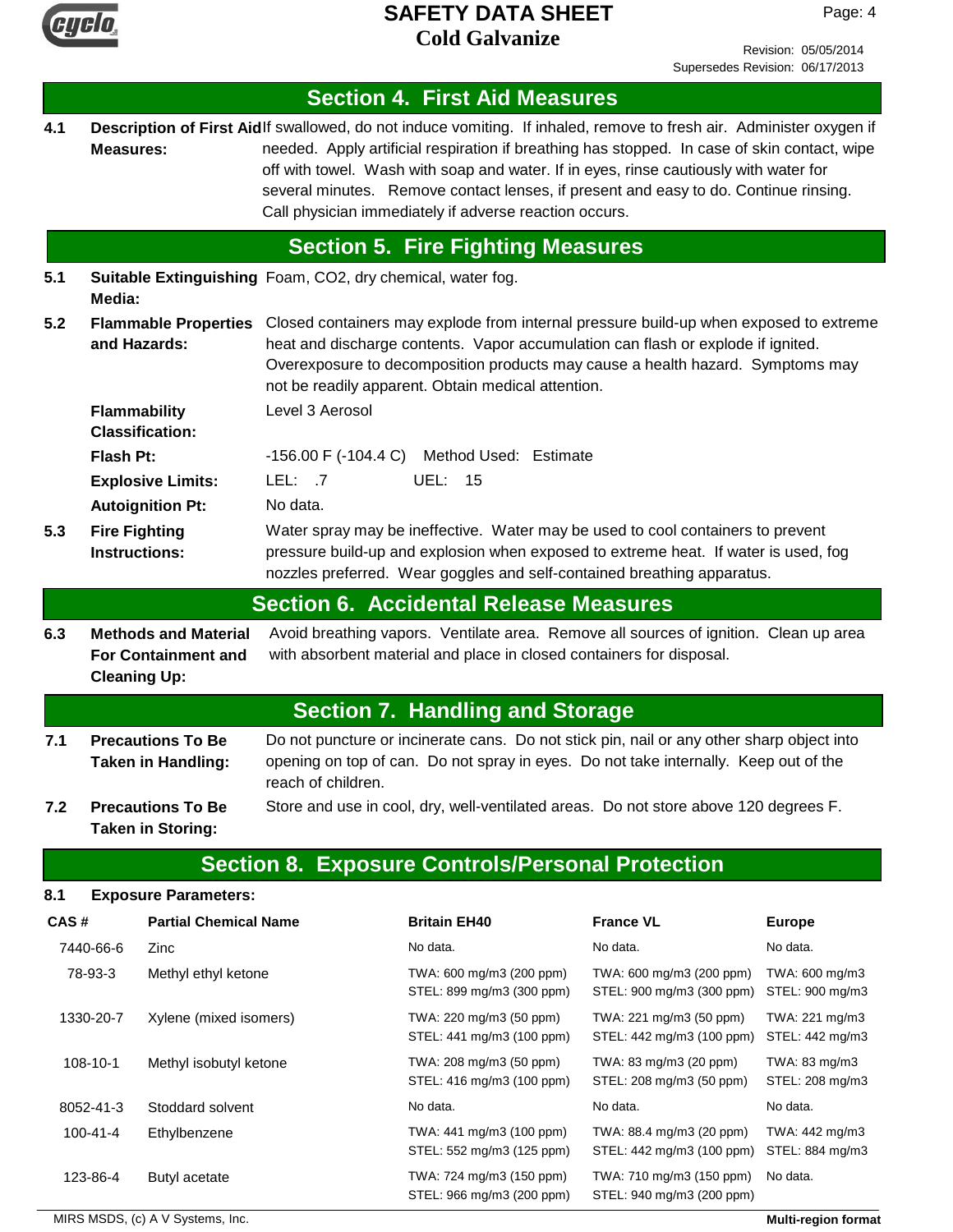

Revision: 05/05/2014 Supersedes Revision: 06/17/2013

| 74-98-6        | Propane                      | No data.        | No data.                             | No data.            |
|----------------|------------------------------|-----------------|--------------------------------------|---------------------|
| CAS#           | <b>Partial Chemical Name</b> | <b>OSHA TWA</b> | <b>ACGIH TWA</b>                     | <b>Other Limits</b> |
| 7440-66-6      | Zinc                         | No data.        | No data.                             | No data.            |
| 78-93-3        | Methyl ethyl ketone          | PEL: 200 ppm    | $TLV: 200$ ppm<br>STEL: 300 ppm      | No data.            |
| 1330-20-7      | Xylene (mixed isomers)       | PEL: 100 ppm    | <b>TLV: 100 ppm</b><br>STEL: 150 ppm | No data.            |
| 108-10-1       | Methyl isobutyl ketone       | PEL: 100 ppm    | TLV: 50 ppm<br>STEL: 75 ppm          | No data.            |
| 8052-41-3      | Stoddard solvent             | PEL: 500 ppm    | TLV: 100 ppm                         | No data.            |
| $100 - 41 - 4$ | Ethylbenzene                 | PEL: 100 ppm    | <b>TLV: 100 ppm</b><br>STEL: 125 ppm | No data.            |
| 123-86-4       | Butyl acetate                | PEL: 150 ppm    | TLV: 150 ppm<br>STEL: 200 ppm        | No data.            |
| 74-98-6        | Propane                      | PEL: 1000 ppm   | TLV: (2500 ppm)                      | No data.            |

### **8.2 Exposure Controls:**

**8.2.1 Engineering Controls** Sufficient to prevent inhalation of solvent vapors. General dilution and/or local exhaust ventilation in volume or pattern to keep PEL/TLV of most hazardous ingredient below acceptable limit and LEL below stated limit. **(Ventilation etc.):**

### **8.2.2 Personal protection equipment:**

| <b>Eye Protection:</b>                      | Use of safety glasses with splash guards or full face shield is recommended.                                                                                                                                                                               |
|---------------------------------------------|------------------------------------------------------------------------------------------------------------------------------------------------------------------------------------------------------------------------------------------------------------|
| <b>Protective Gloves:</b>                   | Use of chemical resistant, impervious gloves is recommended.                                                                                                                                                                                               |
| <b>Other Protective</b><br><b>Clothing:</b> | Use of solvent resistant aprons or other clothing is recommended.                                                                                                                                                                                          |
|                                             | Respiratory Equipment None under normal use. Avoid breathing vapors. In restricted areas, use approved                                                                                                                                                     |
| (Specify Type):                             | chemical/mechanical filters designed to remove a combination of particles and vapor. In<br>confined areas, use approved air line type respirator or hood. Self-contained breathing<br>apparatus is required for vapor concentrations above PEL/TLV limits. |
|                                             | Work/Hygienic/Mainten Small pressurized containers of flammable products may be stored in areas suitable for                                                                                                                                               |
| ance Practices:                             | ordinary combustibles with respect to construction, drainage, control of ignition sources,<br>and ventilation except that they should not be stored in basements.                                                                                          |

# **Section 9. Physical and Chemical Properties**

### **9.1 Information on Basic Physical and Chemical Properties**

| <b>Physical States:</b>         | 1 Solid<br>[ ] Gas  [X ] Liquid                        |
|---------------------------------|--------------------------------------------------------|
| <b>Appearance and Odor:</b>     | Aerosol product.                                       |
| <b>Melting Point:</b>           | No data.                                               |
| <b>Boiling Point:</b>           | -44.00 F (-42.2 C) - -310.00 F (-190.0 C)              |
| Flash Pt:                       | $-156.00$ F $(-104.4 \text{ C})$ Method Used: Estimate |
| <b>Evaporation Rate:</b>        | $\leq$ Ether                                           |
| <b>Explosive Limits:</b>        | LEL: .7<br>UEL: $15$                                   |
| Vapor Pressure (vs. Air or      | No data.                                               |
| $mm Hg$ :                       |                                                        |
| Vapor Density (vs. $Air = 1$ ): | > Air                                                  |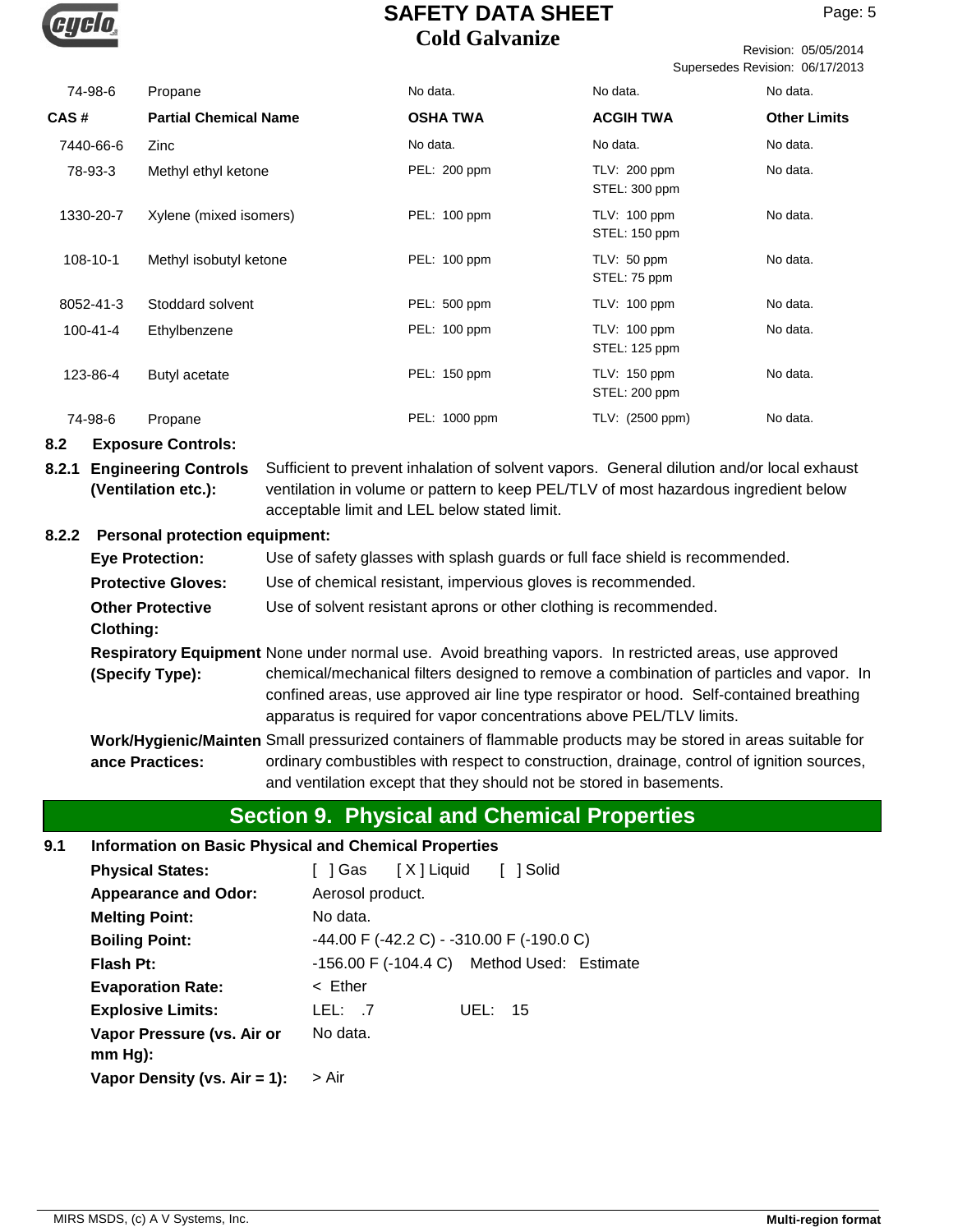

Page: 6

| 9.2                            | Specific Gravity (Water = 1):<br><b>Solubility in Water:</b><br><b>Autoignition Pt:</b><br><b>Other Information</b> | 1.24<br>Slight<br>No data.                                                             |            |             |                | Ouperseas Revision. 00/17/2013 |
|--------------------------------|---------------------------------------------------------------------------------------------------------------------|----------------------------------------------------------------------------------------|------------|-------------|----------------|--------------------------------|
|                                | <b>Percent Volatile:</b>                                                                                            | <b>NP</b>                                                                              |            |             |                |                                |
|                                |                                                                                                                     | <b>Section 10. Stability and Reactivity</b>                                            |            |             |                |                                |
| 10.1                           | <b>Reactivity:</b>                                                                                                  | No data available.                                                                     |            |             |                |                                |
| 10.2                           | <b>Stability:</b>                                                                                                   | Unstable [ ]<br>Stable [X]                                                             |            |             |                |                                |
| 10.3                           | <b>Conditions To Avoid -</b><br><b>Hazardous Reactions:</b>                                                         | No data available.                                                                     |            |             |                |                                |
|                                | <b>Possibility of</b><br><b>Hazardous Reactions:</b>                                                                | Will occur [ ]<br>Will not occur [X]                                                   |            |             |                |                                |
| 10.4                           | <b>Conditions To Avoid -</b><br>Instability:                                                                        | Application to hot surfaces. Storage above 120 degrees F. Exposure to open flame.      |            |             |                |                                |
| 10.5                           | Incompatibility -<br><b>Materials To Avoid:</b>                                                                     | Strong oxidizing agents.                                                               |            |             |                |                                |
| 10.6                           | <b>Hazardous</b><br><b>Decomposition Or</b><br><b>Byproducts:</b>                                                   | May produce fumes when heated to decomposition. Fumes may contain carbon<br>monoxide.  |            |             |                |                                |
|                                |                                                                                                                     | <b>Section 11. Toxicological Information</b>                                           |            |             |                |                                |
| 11.1                           | No data available.<br>Information on<br><b>Toxicological Effects:</b>                                               |                                                                                        |            |             |                |                                |
| CAS#                           |                                                                                                                     | <b>Hazardous Components (Chemical Name)</b>                                            | <b>NTP</b> | <b>IARC</b> | <b>ACGIH</b>   | <b>OSHA</b>                    |
|                                | 7440-66-6<br>Zinc                                                                                                   |                                                                                        | n.a.       | n.a.        | n.a.           | n.a.                           |
|                                | 78-93-3<br>Methyl ethyl ketone                                                                                      |                                                                                        | n.a.       | n.a.        | n.a.           | n.a.                           |
|                                | Xylene (mixed isomers)<br>1330-20-7                                                                                 |                                                                                        | n.a.       | 3           | A4             | n.a.                           |
|                                | 108-10-1<br>Methyl isobutyl ketone                                                                                  |                                                                                        | n.a.       | 2Β          | n.a.           | n.a.                           |
| 8052-41-3<br>Stoddard solvent  |                                                                                                                     |                                                                                        | n.a.       | n.a.        | n.a.           | n.a.                           |
| $100 - 41 - 4$<br>Ethylbenzene |                                                                                                                     |                                                                                        | n.a.       | 2B          | A <sub>3</sub> | n.a.                           |
| 123-86-4<br>Butyl acetate      |                                                                                                                     |                                                                                        | n.a.       | n.a.        | n.a.           | n.a.                           |
|                                | 74-98-6<br>Propane                                                                                                  |                                                                                        | n.a.       | n.a.        | n.a.           | n.a.                           |
|                                |                                                                                                                     | <b>Section 12. Ecological Information</b>                                              |            |             |                |                                |
|                                |                                                                                                                     | <b>Section 13. Disposal Considerations</b>                                             |            |             |                |                                |
|                                | 131 Waste Disnosal                                                                                                  | Dispose of contents/container in accordance with local/regional/national/international |            |             |                |                                |

**Waste Disposal Method:**

**13.1 Waste Disposal Bill** Dispose of contents/container in accordance with local/regional/national/international regulation.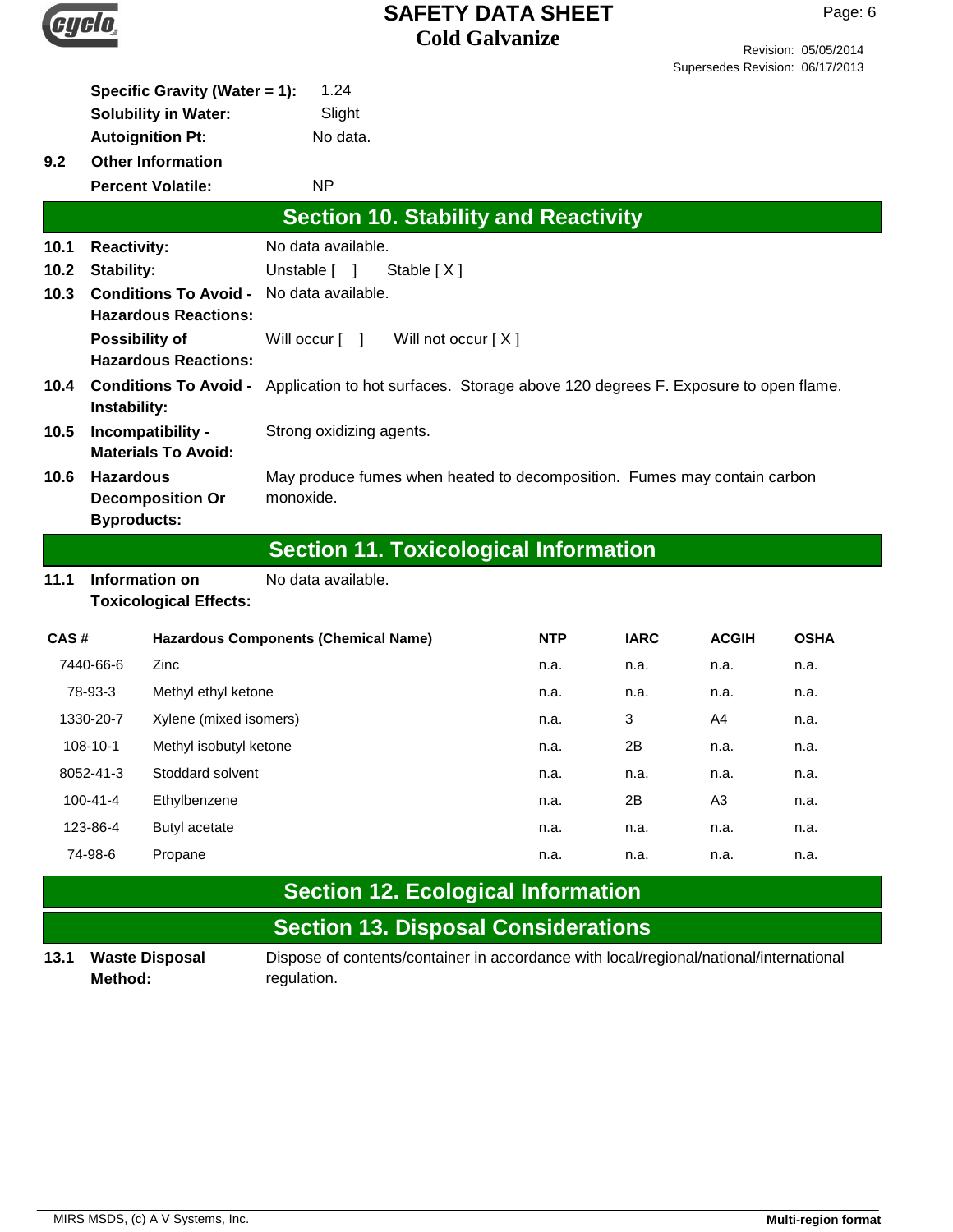

Revision: 05/05/2014 Supersedes Revision: 06/17/2013

|                                                                          |                                           | <b>Section 14. Transport Information</b>                              |                                                                                                                                                                                                                                                              |                                                                                                                                                                                                                                              |                                                                                                                  |
|--------------------------------------------------------------------------|-------------------------------------------|-----------------------------------------------------------------------|--------------------------------------------------------------------------------------------------------------------------------------------------------------------------------------------------------------------------------------------------------------|----------------------------------------------------------------------------------------------------------------------------------------------------------------------------------------------------------------------------------------------|------------------------------------------------------------------------------------------------------------------|
| 14.1                                                                     | <b>LAND TRANSPORT (US DOT):</b>           |                                                                       |                                                                                                                                                                                                                                                              |                                                                                                                                                                                                                                              |                                                                                                                  |
| <b>UN/NA Number:</b>                                                     | <b>DOT Hazard Class:</b>                  | DOT Proper Shipping Name: Consumer Commodity<br>ORM-D                 | ORM-D                                                                                                                                                                                                                                                        |                                                                                                                                                                                                                                              |                                                                                                                  |
| 14.1                                                                     | <b>LAND TRANSPORT (European ADR/RID):</b> |                                                                       |                                                                                                                                                                                                                                                              |                                                                                                                                                                                                                                              |                                                                                                                  |
|                                                                          | <b>ADR/RID Shipping Name:</b>             | Aerosols, Ltd. Qty.                                                   |                                                                                                                                                                                                                                                              |                                                                                                                                                                                                                                              |                                                                                                                  |
| <b>UN Number:</b>                                                        |                                           | 1950                                                                  |                                                                                                                                                                                                                                                              |                                                                                                                                                                                                                                              |                                                                                                                  |
| <b>Hazard Class:</b>                                                     |                                           | N.A.                                                                  | <b>ADR Classification:</b>                                                                                                                                                                                                                                   |                                                                                                                                                                                                                                              | 2.1                                                                                                              |
| 14.2                                                                     | <b>MARINE TRANSPORT (IMDG/IMO):</b>       |                                                                       |                                                                                                                                                                                                                                                              |                                                                                                                                                                                                                                              |                                                                                                                  |
| <b>UN Number:</b>                                                        | <b>IMDG/IMO Shipping Name:</b>            | Aerosols, Ltd. Qty.<br>1950                                           |                                                                                                                                                                                                                                                              |                                                                                                                                                                                                                                              |                                                                                                                  |
| <b>Hazard Class:</b>                                                     |                                           | N.A.                                                                  | <b>Packing Group:</b>                                                                                                                                                                                                                                        | <b>IMDG Classification:</b>                                                                                                                                                                                                                  | 2.1                                                                                                              |
| 14.3                                                                     | AIR TRANSPORT (ICAO/IATA):                |                                                                       |                                                                                                                                                                                                                                                              |                                                                                                                                                                                                                                              |                                                                                                                  |
|                                                                          | <b>ICAO/IATA Shipping Name:</b>           | Aerosols, flammable, 2.1, Ltd Qty                                     |                                                                                                                                                                                                                                                              |                                                                                                                                                                                                                                              |                                                                                                                  |
| <b>UN Number:</b>                                                        |                                           | 1950                                                                  |                                                                                                                                                                                                                                                              |                                                                                                                                                                                                                                              |                                                                                                                  |
| <b>Hazard Class:</b>                                                     |                                           | N.A.                                                                  | <b>IATA Classification:</b>                                                                                                                                                                                                                                  |                                                                                                                                                                                                                                              | 2.1                                                                                                              |
|                                                                          |                                           | <b>Section 15. Regulatory Information</b>                             |                                                                                                                                                                                                                                                              |                                                                                                                                                                                                                                              |                                                                                                                  |
|                                                                          |                                           | EPA SARA (Superfund Amendments and Reauthorization Act of 1986) Lists |                                                                                                                                                                                                                                                              |                                                                                                                                                                                                                                              |                                                                                                                  |
| CAS#                                                                     |                                           | <b>Hazardous Components (Chemical Name)</b>                           | S. 302 (EHS)                                                                                                                                                                                                                                                 | S. 304 RQ                                                                                                                                                                                                                                    | S. 313 (TRI)                                                                                                     |
| 7440-66-6                                                                | Zinc                                      |                                                                       | No                                                                                                                                                                                                                                                           | <b>Yes 1000 LB</b>                                                                                                                                                                                                                           | Yes-Cat. N982                                                                                                    |
| 78-93-3                                                                  | Methyl ethyl ketone                       |                                                                       | No                                                                                                                                                                                                                                                           | <b>Yes 5000 LB</b>                                                                                                                                                                                                                           | No                                                                                                               |
| 1330-20-7                                                                | Xylene (mixed isomers)                    |                                                                       | No.                                                                                                                                                                                                                                                          | <b>Yes 100 LB</b>                                                                                                                                                                                                                            | Yes                                                                                                              |
| 108-10-1                                                                 | Methyl isobutyl ketone                    |                                                                       | No                                                                                                                                                                                                                                                           | <b>Yes 5000 LB</b>                                                                                                                                                                                                                           | Yes                                                                                                              |
| 8052-41-3                                                                | Stoddard solvent                          |                                                                       | No.                                                                                                                                                                                                                                                          | No                                                                                                                                                                                                                                           | No.                                                                                                              |
| $100 - 41 - 4$                                                           | Ethylbenzene                              |                                                                       | No                                                                                                                                                                                                                                                           | <b>Yes 1000 LB</b>                                                                                                                                                                                                                           | Yes                                                                                                              |
| 123-86-4                                                                 | Butyl acetate                             |                                                                       | No                                                                                                                                                                                                                                                           | <b>Yes 5000 LB</b>                                                                                                                                                                                                                           | No                                                                                                               |
| 74-98-6                                                                  | Propane                                   |                                                                       | No                                                                                                                                                                                                                                                           | No.                                                                                                                                                                                                                                          | No                                                                                                               |
|                                                                          |                                           |                                                                       |                                                                                                                                                                                                                                                              |                                                                                                                                                                                                                                              |                                                                                                                  |
|                                                                          |                                           |                                                                       | Other US EPA or State Lists                                                                                                                                                                                                                                  |                                                                                                                                                                                                                                              |                                                                                                                  |
| CAS#<br><b>Hazardous Components (Chemical Name)</b><br>7440-66-6<br>Zinc |                                           | TAP: No; WI Air: No                                                   |                                                                                                                                                                                                                                                              | CAA HAP, ODC: No; CWA NPDES: Yes; TSCA: Inventory, 6A,<br>12(b); CA PROP.65: No; CA TAC, Title 8: TAC, Title 8; MA<br>Oil/HazMat: Yes; MI CMR, Part 5: CMR, Part 5; NC TAP: No;<br>NJ EHS: Yes - 2021; NY Part 597: Yes; PA HSL: Yes - E; SC |                                                                                                                  |
| 78-93-3                                                                  | Methyl ethyl ketone                       |                                                                       | CAA HAP, ODC: No; CWA NPDES: No; TSCA: Inventory; CA<br>PROP.65: No; CA TAC, Title 8: TAC, Title 8; MA Oil/HazMat:<br>Yes; MI CMR, Part 5: Part 5; NC TAP: Yes; NJ EHS: Yes -<br>1258; NY Part 597: Yes; PA HSL: Yes - E; SC TAP: Yes; WI<br>Air: Yes        |                                                                                                                                                                                                                                              |                                                                                                                  |
| 1330-20-7                                                                | Xylene (mixed isomers)                    |                                                                       | CAA HAP, ODC: HAP; CWA NPDES: Yes; TSCA: Inventory;<br>CA PROP.65: No; CA TAC, Title 8: TAC, Title 8; MA<br>Oil/HazMat: Yes; MI CMR, Part 5: CMR, Part 5; NC TAP: Yes;<br>NJ EHS: Yes - 2014; NY Part 597: Yes; PA HSL: Yes - E; SC<br>TAP: Yes; WI Air: Yes |                                                                                                                                                                                                                                              |                                                                                                                  |
| 108-10-1                                                                 | Methyl isobutyl ketone                    |                                                                       |                                                                                                                                                                                                                                                              |                                                                                                                                                                                                                                              | CAA HAP, ODC: HAP; CWA NPDES: No; TSCA: Inventory, 4<br>Test; CA PROP.65: Yes; CA TAC, Title 8: TAC, Title 8; MA |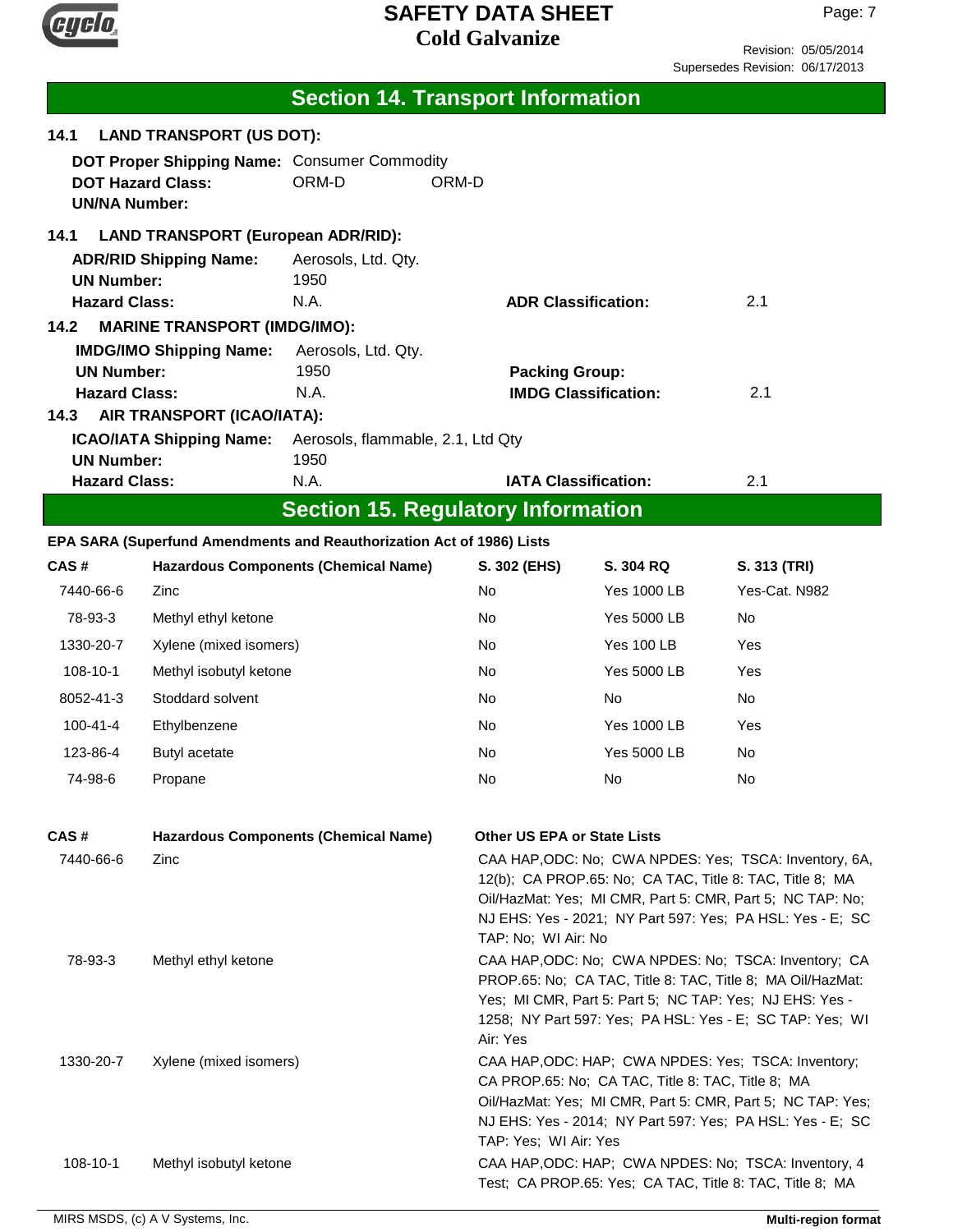|                |                                             | <b>SAFETY DATA SHEET</b><br>Page: 8                                                                                                                                                                                                                              |
|----------------|---------------------------------------------|------------------------------------------------------------------------------------------------------------------------------------------------------------------------------------------------------------------------------------------------------------------|
|                |                                             | <b>Cold Galvanize</b><br>Revision: 05/05/2014                                                                                                                                                                                                                    |
|                |                                             | Supersedes Revision: 06/17/2013                                                                                                                                                                                                                                  |
|                |                                             | Oil/HazMat: Yes; MI CMR, Part 5: Part 5; NC TAP: Yes; NJ<br>EHS: Yes - 1268; NY Part 597: Yes; PA HSL: Yes - E; SC<br>TAP: Yes; WI Air: Yes                                                                                                                      |
| 8052-41-3      | Stoddard solvent                            | CAA HAP, ODC: No; CWA NPDES: No; TSCA: Inventory; CA<br>PROP.65: No; CA TAC, Title 8: Title 8; MA Oil/HazMat: No;<br>MI CMR, Part 5: No; NC TAP: No; NJ EHS: Yes - 1736; NY<br>Part 597: No; PA HSL: Yes - 1; SC TAP: No; WI Air: Yes                            |
| $100 - 41 - 4$ | Ethylbenzene                                | CAA HAP, ODC: HAP; CWA NPDES: Yes; TSCA: Inventory, 4<br>Test; CA PROP.65: Yes; CA TAC, Title 8: TAC, Title 8; MA<br>Oil/HazMat: Yes; MI CMR, Part 5: Part 5; NC TAP: Yes; NJ<br>EHS: Yes - 0851; NY Part 597: Yes; PA HSL: Yes - E; SC<br>TAP: Yes; WI Air: Yes |
| 123-86-4       | Butyl acetate                               | CAA HAP, ODC: No; CWA NPDES: Yes; TSCA: Inventory, 4<br>Test; CA PROP.65: No; CA TAC, Title 8: Title 8; MA<br>Oil/HazMat: Yes; MI CMR, Part 5: Part 5; NC TAP: No; NJ<br>EHS: Yes - 1329; NY Part 597: Yes; PA HSL: Yes - E; SC<br>TAP: No; WI Air: Yes          |
| 74-98-6        | Propane                                     | CAA HAP, ODC: No; CWA NPDES: No; TSCA: Inventory; CA<br>PROP.65: No; CA TAC, Title 8: No; MA Oil/HazMat: Yes; MI<br>CMR, Part 5: No; NC TAP: No; NJ EHS: Yes - 1594; NY Part<br>597: No; PA HSL: Yes - 1; SC TAP: No; WI Air: No                                 |
| CAS#           | <b>Hazardous Components (Chemical Name)</b> | <b>International Regulatory Lists</b>                                                                                                                                                                                                                            |
| 7440-66-6      | Zinc                                        | Canadian DSL: Yes; Canadian NDSL: No; Taiwan TCSCA:<br>Yes                                                                                                                                                                                                       |
| 78-93-3        | Methyl ethyl ketone                         | Canadian DSL: Yes; Canadian NDSL: No; Taiwan TCSCA:<br>Yes                                                                                                                                                                                                       |
| 1330-20-7      | Xylene (mixed isomers)                      | Canadian DSL: Yes; Canadian NDSL: No; Taiwan TCSCA:<br>Yes                                                                                                                                                                                                       |
| 108-10-1       | Methyl isobutyl ketone                      | Canadian DSL: Yes; Canadian NDSL: No; Taiwan TCSCA:<br>Yes - 117-01                                                                                                                                                                                              |
| 8052-41-3      | Stoddard solvent                            | Canadian DSL: Yes; Canadian NDSL: No; Taiwan TCSCA:<br>Yes                                                                                                                                                                                                       |
| $100 - 41 - 4$ | Ethylbenzene                                | Canadian DSL: Yes; Canadian NDSL: No; Taiwan TCSCA:<br>Yes - 116-01                                                                                                                                                                                              |
| 123-86-4       | Butyl acetate                               | Canadian DSL: Yes; Canadian NDSL: No; Taiwan TCSCA:<br>Yes                                                                                                                                                                                                       |
| 74-98-6        | Propane                                     | Canadian DSL: Yes; Canadian NDSL: No; Taiwan TCSCA:<br>Yes                                                                                                                                                                                                       |

## **European Community Hazard Symbol codes:**

## **European Community Risk and Safety Phrases:**

No data available.

| <b>Section 16. Other Information</b>                                    |                                                                                                                                                                                                                                                                                                                                                                          |  |
|-------------------------------------------------------------------------|--------------------------------------------------------------------------------------------------------------------------------------------------------------------------------------------------------------------------------------------------------------------------------------------------------------------------------------------------------------------------|--|
| <b>Revision Date:</b>                                                   | 05/05/2014                                                                                                                                                                                                                                                                                                                                                               |  |
| Additional Information About No data available.<br><b>This Product:</b> |                                                                                                                                                                                                                                                                                                                                                                          |  |
| <b>Company Policy or</b><br><b>Disclaimer:</b>                          | Cyclo Industries, Inc. provides the information contained herein in good faith but makes<br>no representation as to its comprehensiveness or accuracy. Individuals receiving this<br>information must exercise their independent judgment in determining its appropriateness<br>for a particular purpose. Cyclo Industries, Inc. makes no representations or warranties, |  |